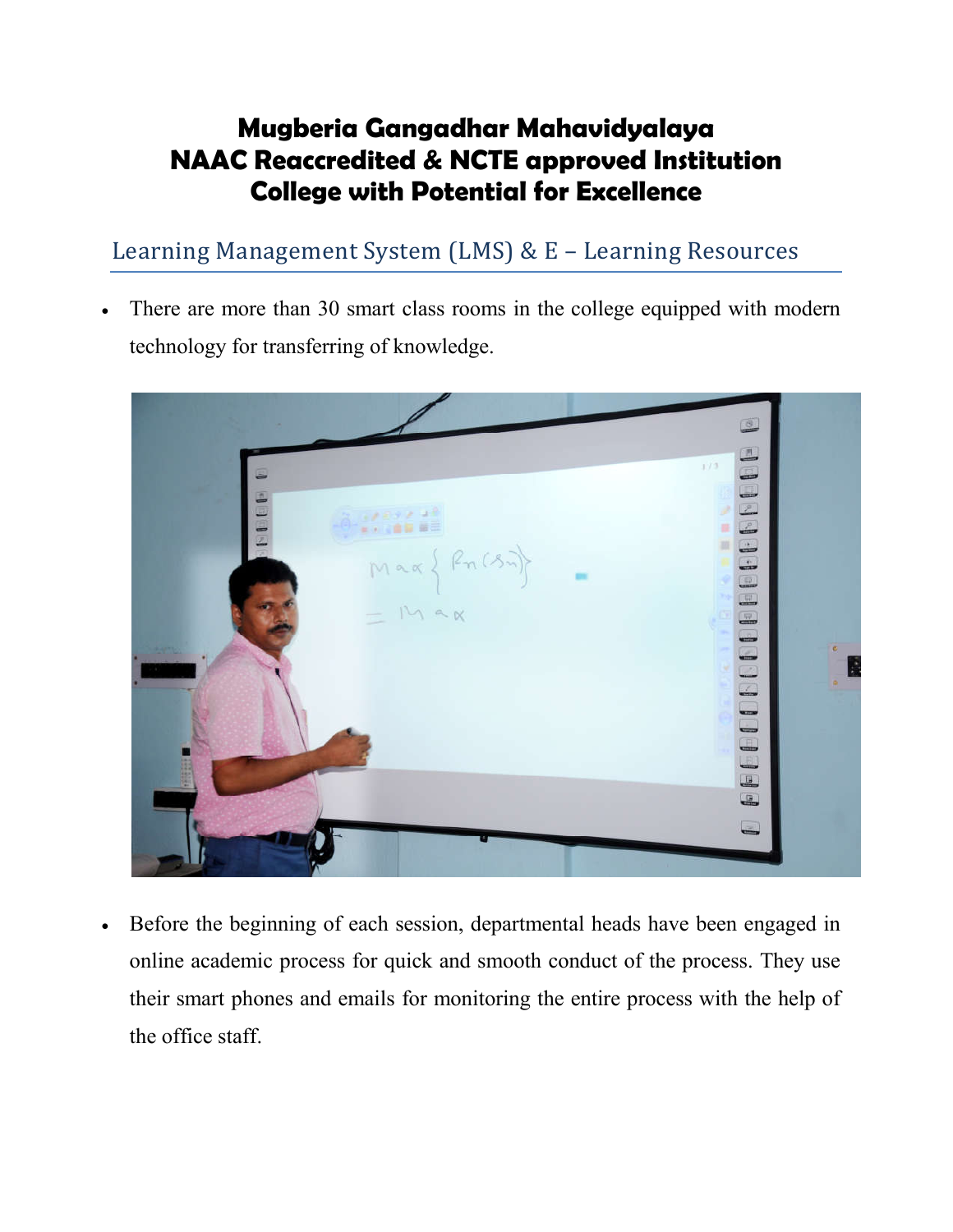The entire campus is Wi-Fi enabled. High speed internet connectivity/networking system is available in every department. Short Throw LCD Projectors, Interactive boards are available in the college.



 $\bullet$ 

 The library is a focal point for anyone embarking UG and PG courses at this Institution. Apart from departmental libraries, there is a central library contains a stock of more than 30,000 volumes of books. Online access is available for a few digitized books through college website only. To support the onsite provisions of e-books and e-journals the Central library subscribes to a number of internet services providing either full text or bibliographic access to journal literature in all major discipline. For example, our library is associated with UGC nlistinflibnet resources which help our faculties and students to get updated with various journal articles. It is also preparing to be a member of the book club offered by the ICHR for online remote access portal of ICHR eResources. Presently the institute is adopting the learner centric education system by offering various types of learning resources. The Library is a large, well equipped two storied building with ample computers and reading rooms for teachers and students. Internal and external students can access the library with ease. Our library uses SOUL 2.0 software to function. Services offered by the library including lending service, reference service, reprographic service, display of new arrivals (Books and Journals), display of news papers and journals,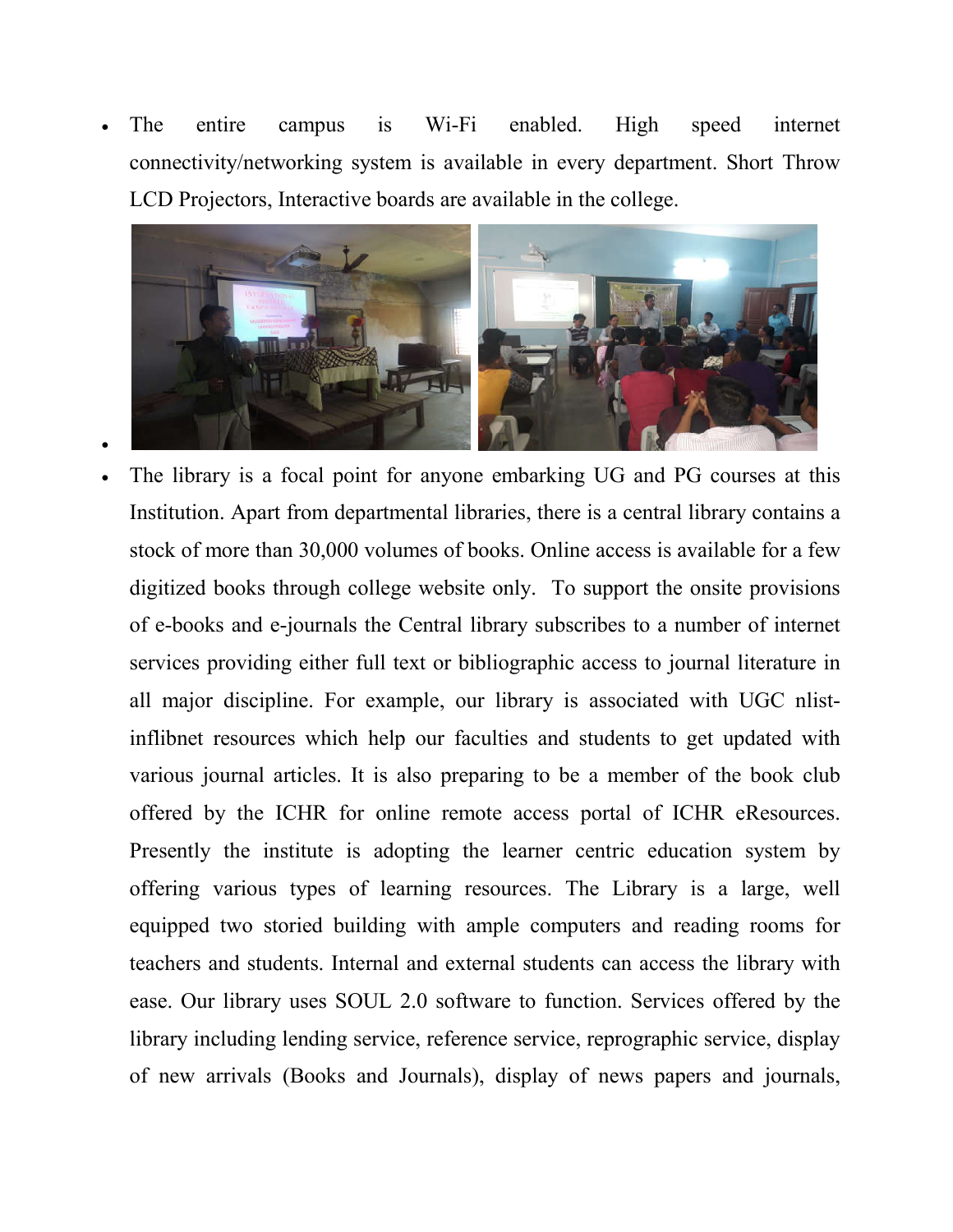display of materials related to career advancement of the students. Library database search is done through OPAC & WEBOPAC.

## [Click here for Library Resources Link](http://mugberiaopac.aadijatechnologies.com/)

The college has just enrolled under I-MADE, Helping institution go digital prrgramme launched by the Govt. of India to enhance the learning experience.

For details please visit

[https://kryptosda.kryptosmobile.com/feepayment/tenant#/home](https://kryptosda.kryptosmobile.com/feepayment/tenant%23/home)

- Departmental seminars are organized each year to develop research environment in the campus. In the current year two international seminars were conducted by the department of history and Chemistry. Seminar hall is equipped with multimedia facilities.
- 06 Certificate courses along with B.Voc Programmes are running inside the campus. Teachers' are using ICT based education system in order to attract students.
- Well equipped Research laboratories, Computer labs are available for students and teachers.

## **Academic Management System**

The college has developed its own Academic Management System according to the guidelines proposed by University and IQAC of the college. The system has been operating since two years back including online admission, Class tests, Development of BOS for PG courses and other management systems through different courses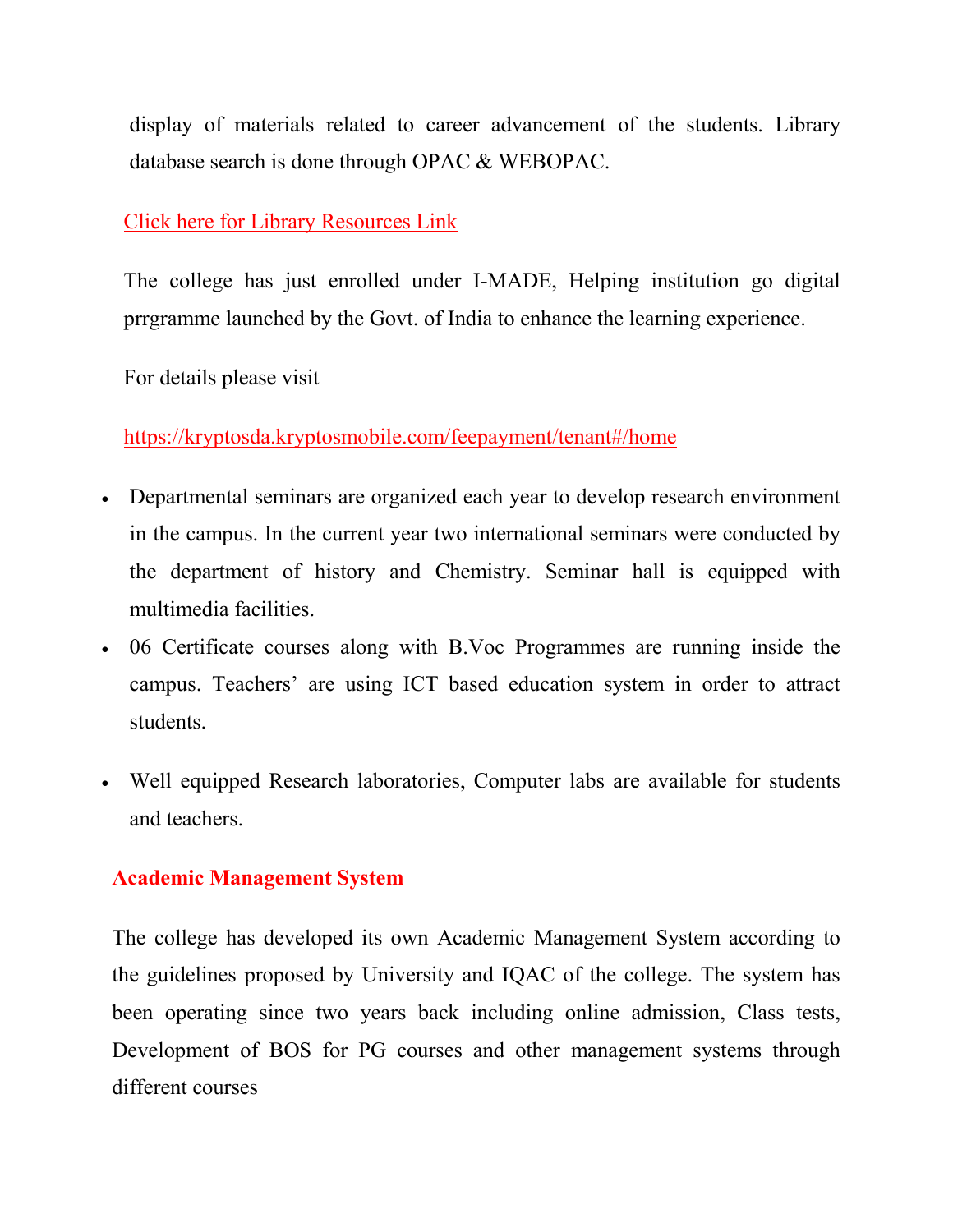## **Course Management:**

The course management system runs under the discretion of GB and the academic sub-committees. The college is affiliated to Vidyasagar University and follows rules and relegations framed by the university time to time. It is also an approved Institution of the NCTE and runs B.P.Ed and M.P.Ed courses under the guidelines of the NCTE. Besides these, two B.Voc programme under NSQF and 6 UGC certificate courses are also running under the respective heads. Thus for Degree courses under UG and PG, the college has to abide by the rules prepared by these affiliated Institutes.

For details of B.Voc Programme please click on the link: [https://www.ugc.ac.in/pdfnews/2361873\\_B.Voc.-Extension.pdf](https://www.ugc.ac.in/pdfnews/2361873_B.Voc.-Extension.pdf)

- The PG departments, including PG in Mathematics, Bengali and Physical Education, there are BOS who monitors course mechanism.
- Students and Faculty management

The students and Faculties are important for all academic institution. Keeping in mind of the fact, Management committees always take care to render good relationship with the faculties; therefore faculty development is a part and parcel of the management committee. For example, if a teacher is requiring going abroad for the purpose of higher studies or for his/her Ph.D or PDF, the GB approves the application according to the norms of the Higher Education Department. GB and IQAC also approve applications for travelling to attend seminar or workshop etc. Besides these, the other requirements are fulfilled by the management committee as usual.